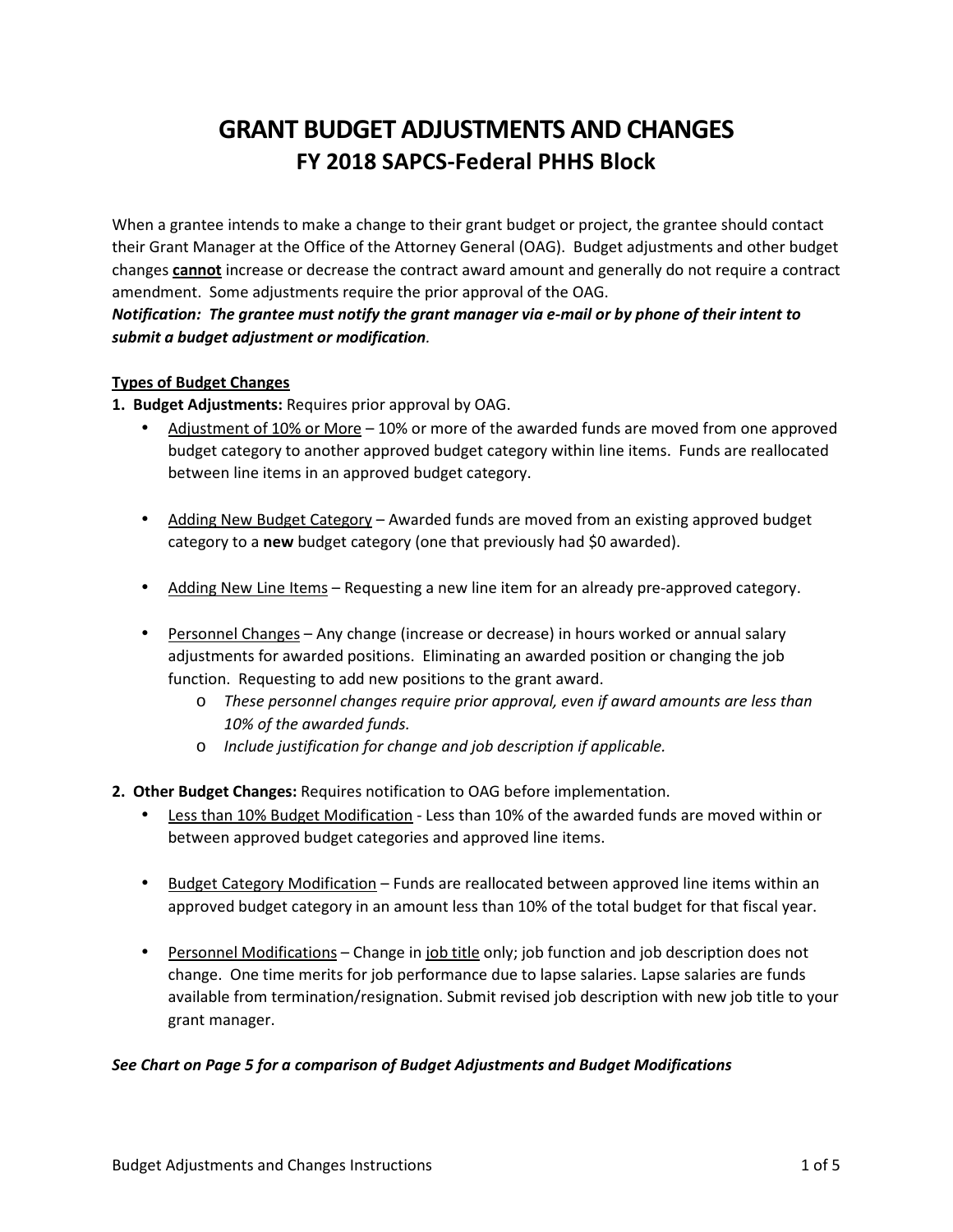#### **Procedures**

For Budget Adjustment or Modification Requests:

- Notify your grant manager in writing via hardcopy, e-mail or fax that you plan to submit a budget adjustment and discuss any questions about the changes you plan to request.
- Complete a Grant Budget Adjustment and Changes Request Form.
- Mark up a copy of your current Detailed Budget with proposed changes detailed by line item.
- Save your current Detailed Budget with proposed changes detailed by line item.
- E-mail a copy of the Grant Budget Adjustment and Changes Request Form and the changed Detailed Budget to your grant manager.

*The Authorized Official or designee must sign and date the form.* 

#### **Instructions for Required Forms**

#### *Detailed Budget:*

- Budget Version: This section allows for the grantee and the OAG to track the version of the budget and the date the current budget was adjusted. For the first budget of the fiscal year, the Budget Version will be initial.
- Standard Full Time Workweek Hours: This section represents the full-time equivalency workhours per week at your agency. This section is pre-filled with the State of Texas standard of 40 hours. If your agency has a full-time work week of less than 40 hours, replace the 40 hours with your standard workweek.
	- o For Example: Center A has a policy in which their full-time work week is only 38 hours. Center A would replace the 40 in Column D, Row 8, with 38.
- Increase or Decrease column (Column H) to make adjustments to the line item by either a positive or negative amount. If you are changing Personnel costs, make sure there is a corresponding change to hours (Scheduled to Work and Scheduled on this grant) and/or Personnel description and Salary.
- If you are adding a new line item, list it under the appropriate budget category and add the proposed amount in the Increase or Decrease Column.
- The Approved Budget column will auto-calculate from the Original Contract Column and the Increase or Decrease Column.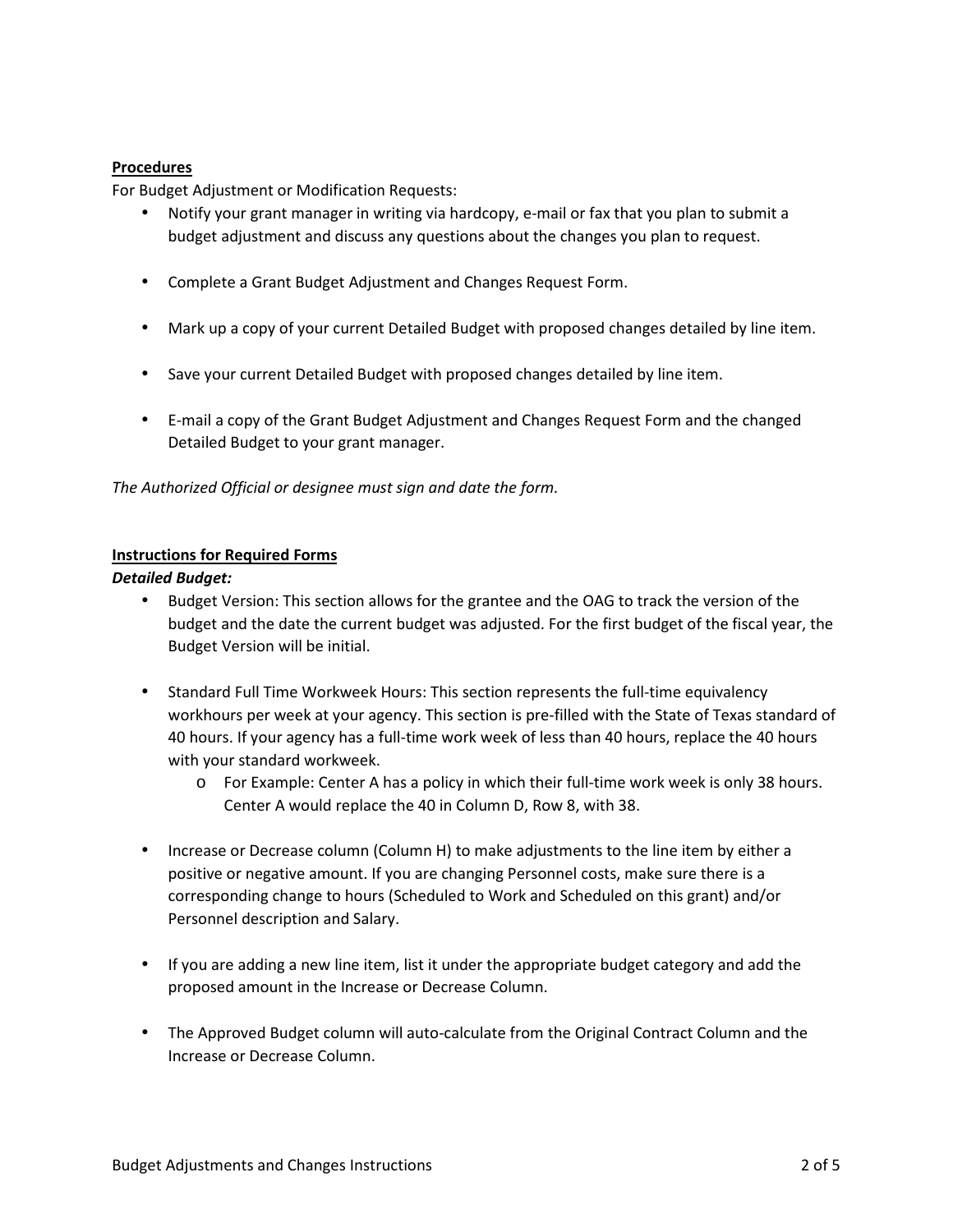**Total columns and rows:** Totals for all columns and rows affected by the proposed changes should autocalculate.

**Note:** The total awarded amount **cannot** change without a contract amendment.

### *Grant Budget Adjustment and Changes Request Form*:

Complete the top section. For Grant Title, click the down arrow button and select grant title from the pull down menu. For Budget Version, enter the change number (for example, if this is the initial change for the beginning of the year, enter "1" in this box, or if this is the  $3^{rd}$  change, enter "3"). For Type of Action, click the down arrow button and select Budget Adjustment or Other Budget Changes.

#### *Budget Information***:**

- List the current approved budget amounts from grantee's Detailed Budget in Column 1 *FY 2018 Current Approved Budget*.
- List the requested change in dollars by budget category (indicate whether it is a positive or negative amount) in Column - 2 *Increase or Decrease (+/-)*.
	- o The Total for Column-2 Increase or Decrease (+/-) will be zero if entered correctly.
- Column 3 *FY 2018 Revised Approved Budget* will auto-calculate the proposed new amount for each category.
- The total for each column is auto-calculated in this worksheet.

The awarded totals at the bottom of Column 1 and Column 3 **must be equal.** 

- **Reason for Request:** Provide a short justification for the change in each budget category.
- **Requested By:** The Authorized Official or designee must sign and date the form.

**Note:** The Authorized Official is the individual given the authority to sign all grant adjustment requests, inventory reports, progress reports and financial reports or any other official documents related to the grant on behalf of the grantee.

• **Approved By:** *For OAG use only.*

#### **Review and Approval**

• **Budget Adjustments:** The OAG will review the request and make a determination. If the budget adjustment is approved, a revised Detailed Budget will be sent to the grantee via e-mail, including the budget approval date. The e-mail will also include a revised Combined Reimbursement Request Form. Approved budgets are retroactive to the beginning of the month in which the request was submitted.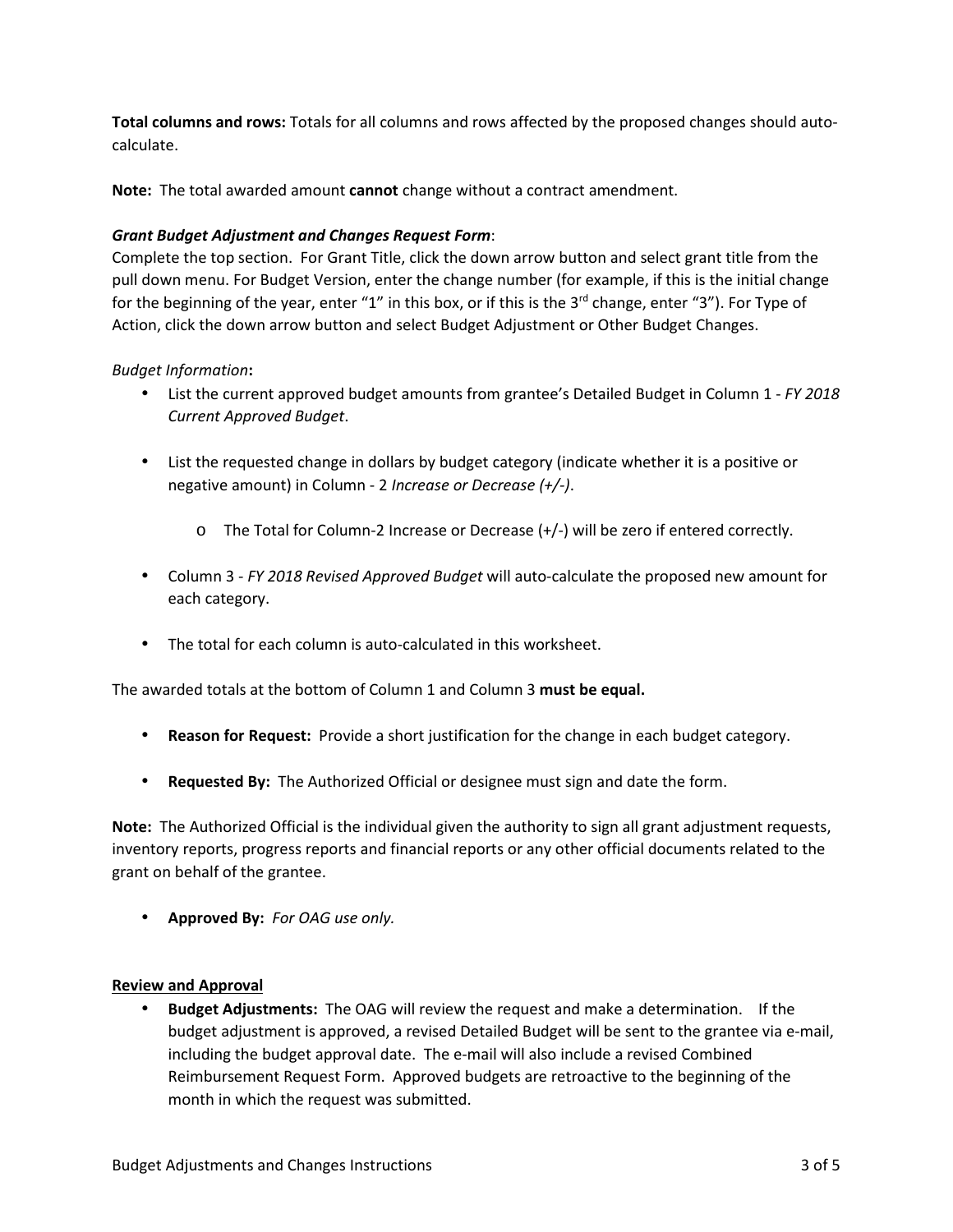• **Other Budget Changes:** The OAG will review the changes planned and contact the organization if any questions or concerns are identified. . If the budget adjustment is approved, a revised Detailed Budget will be sent to the grantee via e-mail, including the budget approval date. The e-mail will also include a revised Combined Reimbursement Request Form. Approved budgets are retroactive to the beginning of the month for which the request was submitted.

**Note:** Submission of incomplete budget adjustments and other budget changes will **not** be processed. (i.e. form not signed by the Authorized Official or designee; missing brief description for requested change, numbers do not add up).

#### **Retention**

Detailed supporting documentation for this form must be kept for seven (7) years or longer in accordance with the OMB Circulars (OMB) and Uniform Grant Management Standards (UGMS). All documents must be available upon request of the OAG or OAG's designee.

#### **Corrections/Questions**

If you have any questions, or discover an error after sending in the Grant Budget Adjustment and Changes Request Form, immediately contact your grant manager or the financial specialist, as stated on the invoice.